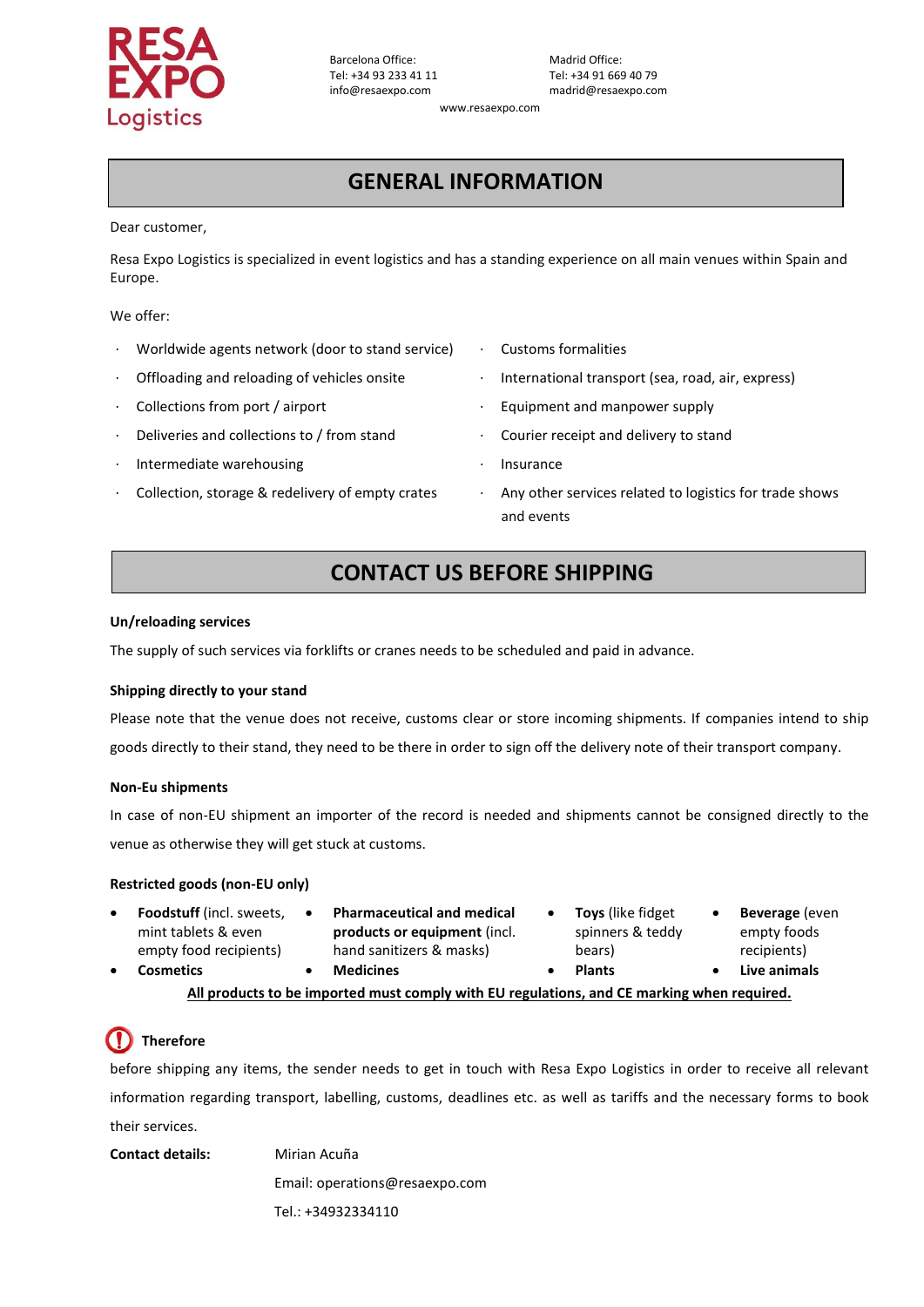

[www.resaexpo.com](http://www.resaexpo.com/)

## **ARRIVAL DEADLINES & SHIPPING INFO**

| Roadfreight & Courier: | Arrival to Resa Warehouse 3 working days before required delivery to stand        |
|------------------------|-----------------------------------------------------------------------------------|
| Airfreight:            | Arrival to destination airport 3 working days before required delivery to stand   |
| Seafreight FCL:        | Arrival to destination seaport 5 working days before required delivery to stand   |
| Seafreight LCL:        | Arrival to destination seaport 10 working days before required delivery to stand  |
|                        | Deliveries directly to stand are restricted and only possible within the official |
| Direct truck to stand: | build-up/event/ breakdown dates of the event. They are to be reconfirmed with     |
|                        | Resa at least 7 working days before requested service date.                       |

| Destination airport | <b>BARCELONA (BCN)</b> | Destination seaport | <b>BARCELONA (BCN)</b> |
|---------------------|------------------------|---------------------|------------------------|
|                     |                        |                     |                        |

| <b>RESA WAREHOUSE ADDRESS /</b><br><b>CONSIGNEE ADDRESS</b> | <b>VENUE ADDRESS</b>                        |  |
|-------------------------------------------------------------|---------------------------------------------|--|
| Please contact us to get exact instructions                 | Please contact us to get exact instructions |  |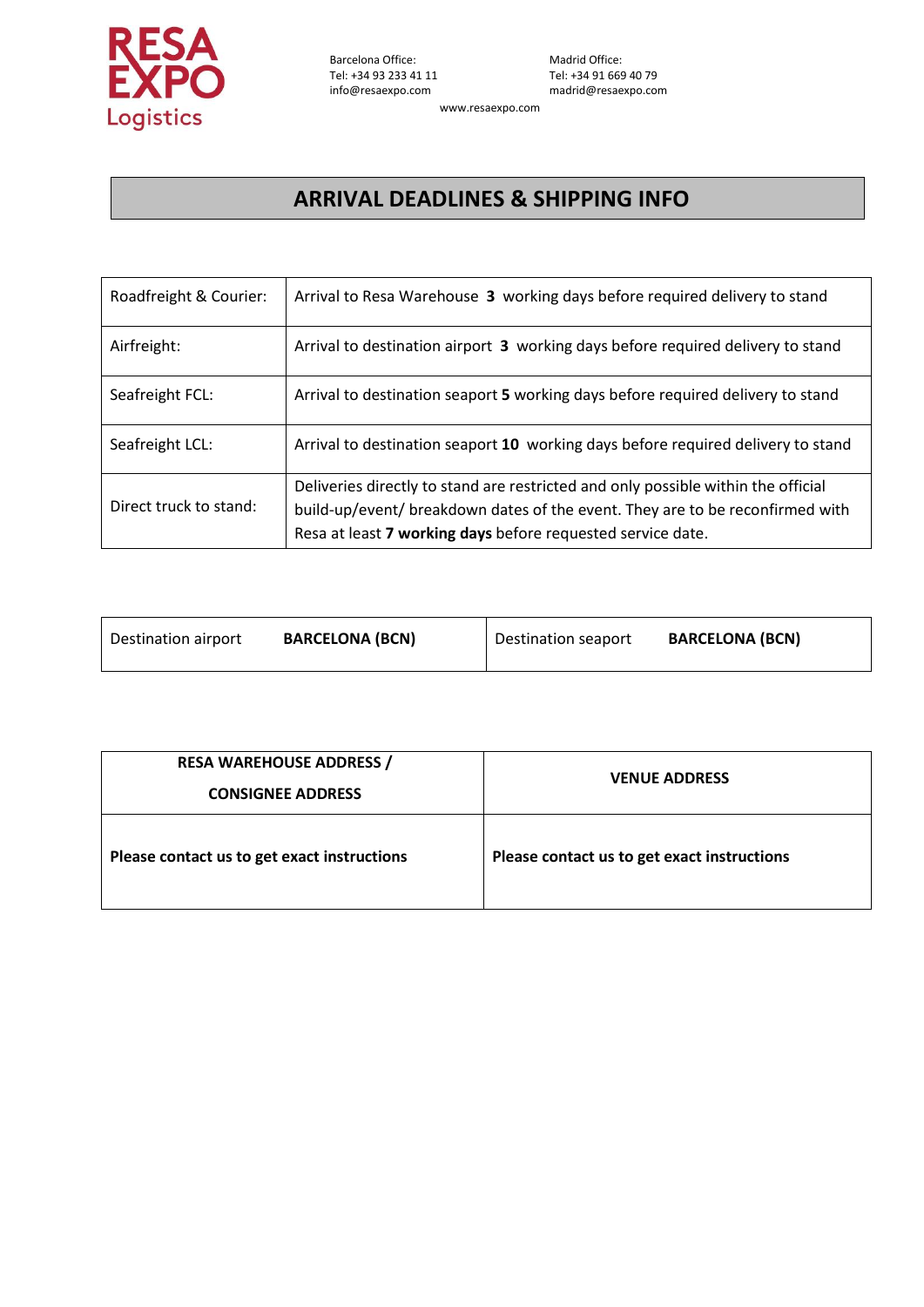

www.resaexpo.com

# **SERVICE ORDER FORM - SHIPMENTS**

Please complete this form and forward it to: **operati[ons@resaexpo.com](mailto:operations@resaexpo.com)**

| Event name:                             | Exhibiting company:    |  |
|-----------------------------------------|------------------------|--|
| Standfitting company (when applicable): | Hall and Stand number: |  |
| Contact person on stand:                | Cell Phone nr:         |  |

| Type of<br>Shipment: | Exhibition material: | Bag inserts: | Organiser material: | Standfitting material: |
|----------------------|----------------------|--------------|---------------------|------------------------|
|----------------------|----------------------|--------------|---------------------|------------------------|

#### **SHIPMENT DETAILS:**

| No. of pcs.                                                                                                                                                                 | Weight:                        | kg.                                                                             | Volume: | m <sub>3</sub> |
|-----------------------------------------------------------------------------------------------------------------------------------------------------------------------------|--------------------------------|---------------------------------------------------------------------------------|---------|----------------|
| Transport company:                                                                                                                                                          | Tracking number:               |                                                                                 |         |                |
| Origin:                                                                                                                                                                     | Arrival date at warehouse:     |                                                                                 |         |                |
| Delivery date on stand:                                                                                                                                                     | Delivery time on stand:        |                                                                                 |         |                |
| Do you require a return service after the event: Yes  <br>Do you require storage of empty boxes during the event?<br>Do you require storage of full goods during the event? | Volume:<br>No<br>Volume:<br>No | If you choose the return option, we will get in contact with you.<br>cbm<br>cbm |         |                |

Comments:

#### **INVOICING AND PAYMENT:**

Payment process: RESA will send you an estimate of costs in conformity with the applicable rate. Payment must be made before the realization of our first service according to the chosen method of payment. A final invoice will be sent after the conclusion of the dismantling.

| Company Name (billing party):              |           |  |          |  |
|--------------------------------------------|-----------|--|----------|--|
| Address:                                   |           |  |          |  |
| City:                                      | Zip Code: |  | Country: |  |
| VAT Nr. (only European companies):<br>Tel: |           |  |          |  |
| Email:                                     |           |  |          |  |

#### **METHOD OF PAYMENT:**

Credit Card (automatically charged before the realization of our first service)

| Card type:       | Visa | Amex | Mastercard |              |
|------------------|------|------|------------|--------------|
| Card number:     |      |      |            | Expiry date: |
| Cardholder name: |      |      |            |              |

Bank transfer (to be made before realization of our first service, providing the proof of bank transfer)

All work undertaken is subject to Resa's terms and conditions and insurance policy. The liability of Resa for the transportation is determined by the national or international insurance regulation applicable to the contracted transport. The Resa insurance policy for storage and handling covers a maximum of 10 Euros per Kg (gross weight) of damaged or lost goods, per incident. The liability of RESA ceases with the delivery and starts with the collection of freight at the exhibition stand. It is the exhibitor's responsibility to ensure the security of his material until this collected from the stand by RESA. Signature on this form is acceptance of our terms and conditions.